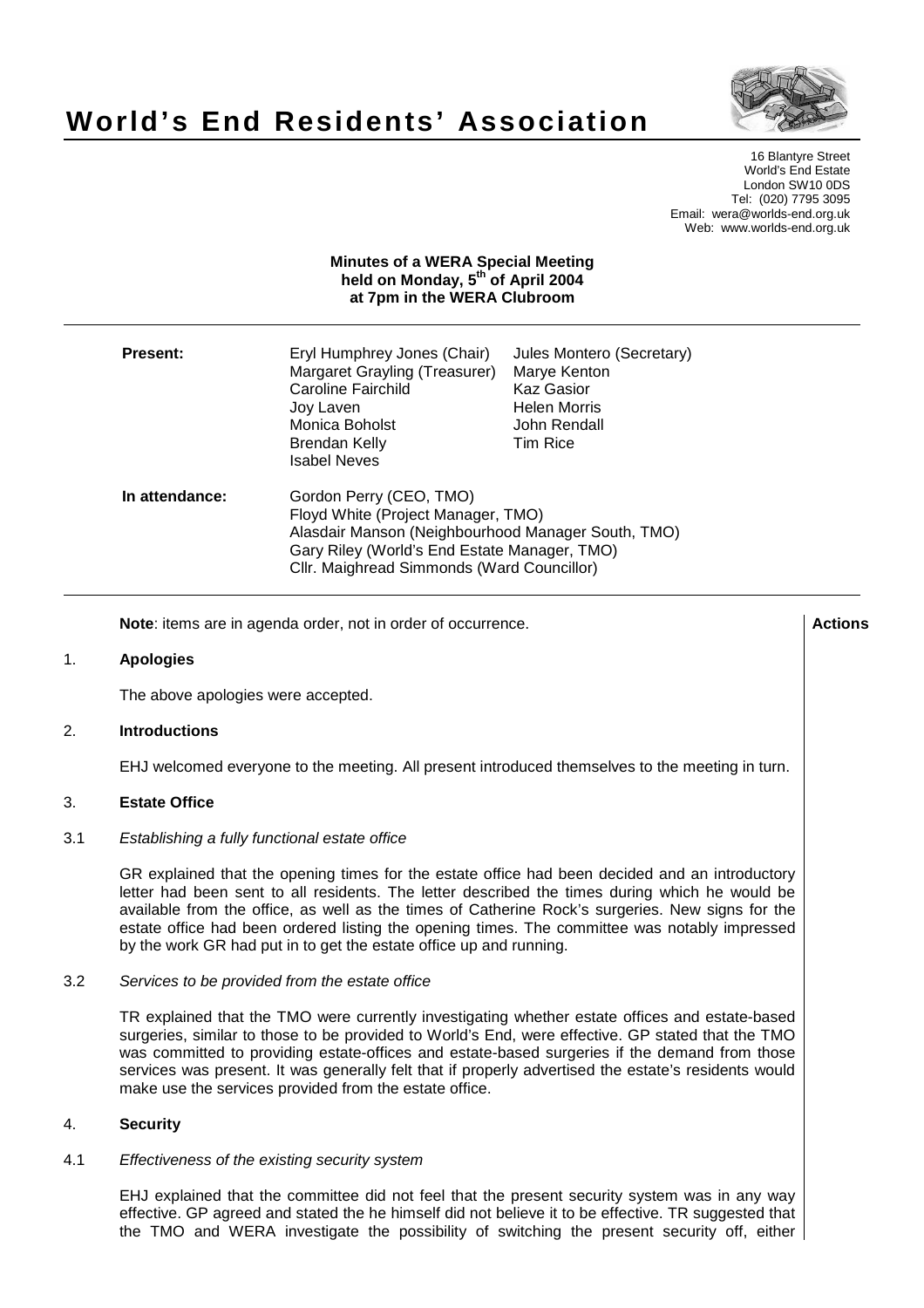completely or at specific times of the day. TR suggested that a group of WERA committee members and TMO staff discuss this at length separately. Several committee members put themselves forward to take part in this discussion (CF, HM, JR, MG & MK). There was some discussion as to whether the concierge office would have to be manned if the security system was switched off but the general feeling was that some kind of staff presence was needed to deal with enquiries from both residents and non-residents.

# 4.2 Security improvements/major works

FW said that following the publication of Pellings' report, and having read WERA's comments on the report, he had decided to seek further expert advice. He had gone through each of the proposals in the report and determined if they were viable as they were or required alteration. This process had now been completed and he would be publishing his own report by the end of the month.

GP described the problem they faced in partitioning the estate given leaseholder's existing rightsof-way through the estate. GP asked for the meeting's support in trying to convince the estate's leaseholders to accept a change to their leases that would allow the partitioning of the estate to go ahead. EHJ pointed out that there had been no communication to the estate's leaseholders from either the Council or the TMO with regards to this issue since the original letter from Lindsey Whitehouse. It was suggested that those WERA members looking at the existing security system also look into this particular issue.

## 5. **Repairs, Maintenance and Cleaning**

5.1 Monitoring/supervision of Works

See item 5.4 below.

## 5.2 Preventative maintenance

See 5.3 and 5.4 below.

IN asked whether any progress had been made with regards to the clearing of the roofs. AM said that negotiations with a possible contractor were now in progress.

## 5.3 Caretaker handymen

JM asked whether the TMO still planned to employ caretaker-handymen to all TMO-managed estates, including World's End. GP confirmed that this was still the case. AM added that the estate's caretakers had received the appropriate training and supplied with the necessary equipment and were now able to carry out any work they felt able to do on the estate. He went on to explain that whilst there was currently no process in place to issue them with work from the Customer Service centre, the situation was expected to be remedied in the near future. HM asked about which work the caretakers would carry out. AM explained that any work covered by existing contracts would be carried out by the appropriate contractor not the caretakers.

EHJ asked whether any preventative maintenance or inspection of the estate's stacks, ventilation ducts and drains took place on a regular basis. AM said that the relevant contractors carried out this work. GP explained that historically there had been a lack of investment in funding preventative maintenance but that he hoped to change this. He would ensure that WERA was kept informed of the TMO's plans in this regard.

HM queried the cleaning of the estate's new walkways with pressure hoses. The drains on the walkways could not cope with the amount of water involved and this often resulted in flooding and/or leaks into the properties below. AM explained that whilst washing the walkways in this fashion was effective, he was aware of the drainage problem. EHJ pointed out that some of the lift shafts also flooded during heavy rain.

## 5.4 Forthcoming contract tenders

GP explained that the current maintenance contract had been extended until July but was now out to tender. GP suggested that whatever contractor was appointed attend a WERA meeting where the committee would be able to inform them directly as to the standards of work expected of them. Several committee members recalled individual instances where they felt that the existing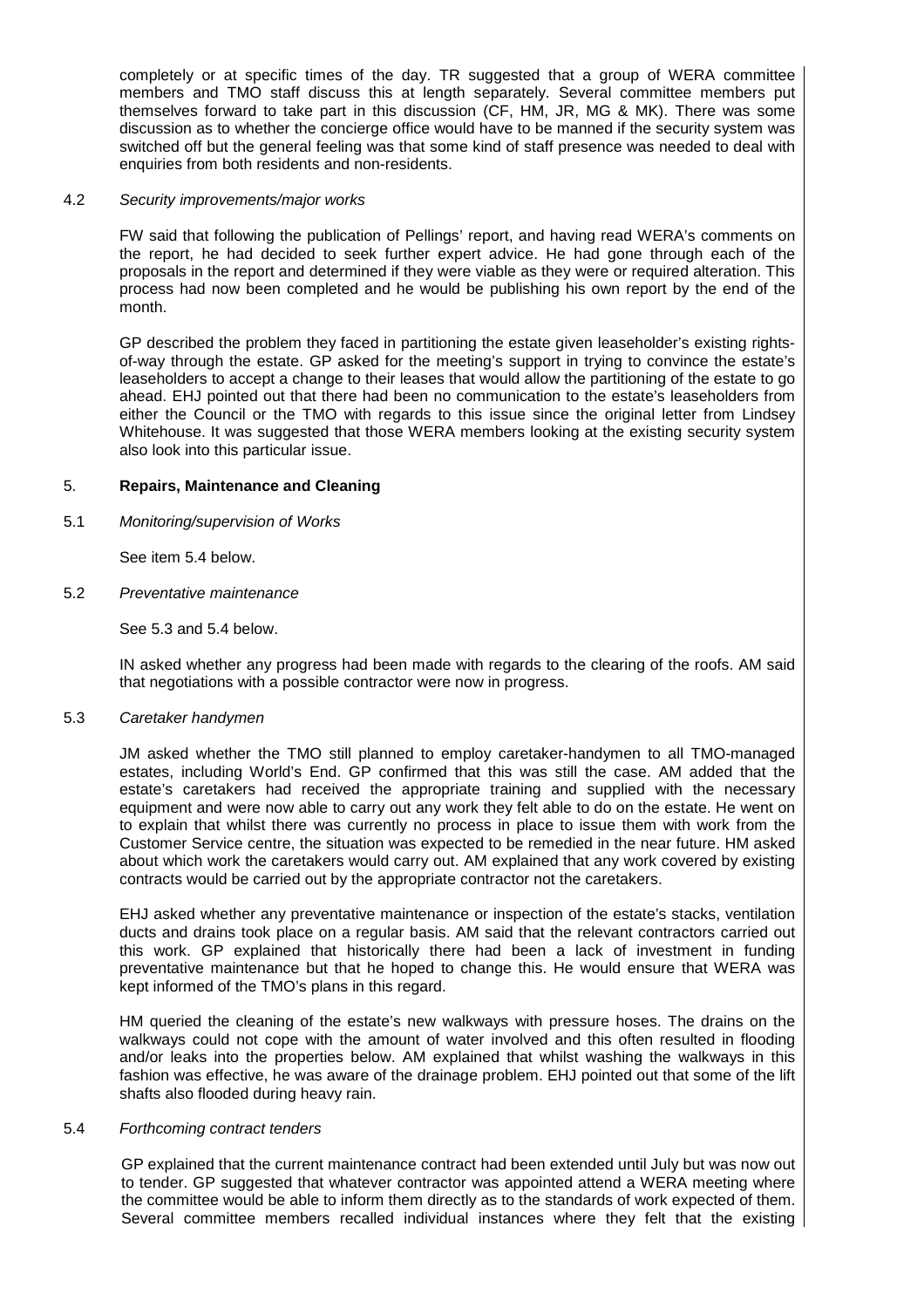contractor had failed to deliver an acceptable standard of work and the question was raised as to whether the work was being monitored adequately. GP stated that the TMO aimed to inspect 10% of all work. AM expanded upon this by explaining that where work was unsatisfactory the contractor was required to "make good" or the work would not be paid for. Several committee members pointed out that they were more interested in having the work carried out properly in the first place rather than whether it was paid for or not.

## 5.5 Cleaning

MG told the meeting that she and several other members of the committee had recently partaken in an inspection of the contract cleaner's work on the estate and had made several suggestions. She said she hoped to receive a response to the suggestions that had been made. AM said that any suggestions made would be implemented if possible. The general feeling was that the cleaning was still not of a sufficiently good standard. GP agreed that there was need for improvement but reminded the meeting that the cleaning contractor had recently won an award as a result of the work carried out on World's End.

# 6. **Lifts**

# 6.1 Maintenance of old lifts

JM pointed out that the old lifts were now being maintained (i.e. kept in working order) to a reasonable standard as a direct result of the employing a specialist lift engineer. He asked why this had not happened from the beginning. GP explained that the contractor had failed to meet the expected standards of work, the TMO had always intended for the old lifts to be maintained to a good standard. CF asked if the lifts would be maintained to this standard until the lift replacement works were complete. GP confirmed that this would be the case. EHJ stated that the notices in the lift lobbies with regards to lift outages and expected repair times were greatly appreciated.

# 6.2 Lift replacement works

EHJ explained that the new lifts were late coming on-line. GP explained that recent supply problems had caused the delay in the new lifts coming on-line but that he believed these had now been resolved. He said he understood the importance the residents placed on the successful and timely completion of the lift replacement works and that he was confident that Phase 2 would deliver what had been promised in this regard.

MG asked is the security system within the new lifts was operational. FW confirmed that it was. He went on to explain how he could access the video being recorded. He explained that the existing set-up was provisional, the final implementation would be decided during the security works. Several committee members recounted a recent incident of anti-social behaviour within the new lift in Greaves Tower and asked what action the TMO was planning to take. GR and FW promised to take a look at the footage from the lift camera and take the appropriate action.

MK asked why no-smoking signs had not been placed in the new lifts. GP said he could not see any reason why they should not be. FW agreed to check this with the relevant project manager.

# 7. **Other Items**

- 7.1 IN said that the cleaners appeared to be cleaning the new lifts in such as way as to leave stains or marks behind. GR said that he believed that the appropriate specialist cleaning products were being used but that he would check that was indeed the case.
- 7.2 Cllr. Simmonds described how several residents had complained to her about over-zealous clamping on the estate and in Blantyre Street in particular. She felt that the present clamping regime was extremely harsh, unfair and unsympathetic to resident's needs. AM explained that Blantyre Street was a service road, and that parking was not permitted. All vehicles parked on the road had to display the appropriate permit or risk being clamped. GR went on to explain that the residents were being surveyed with regards to future use of the estate's car parks. He asked that if the committee had any opinions on this particular issue that they feed them back to him.
- 7.3 Gordon Perry appeared upset by the feedback he had received from the committee throughout the meeting. He stood up to address the meeting and in a raised voice stated that he wanted to have a good working relationship with the committee, but that he felt that members of the committee were not being constructive. Members of the committee criticised the work being